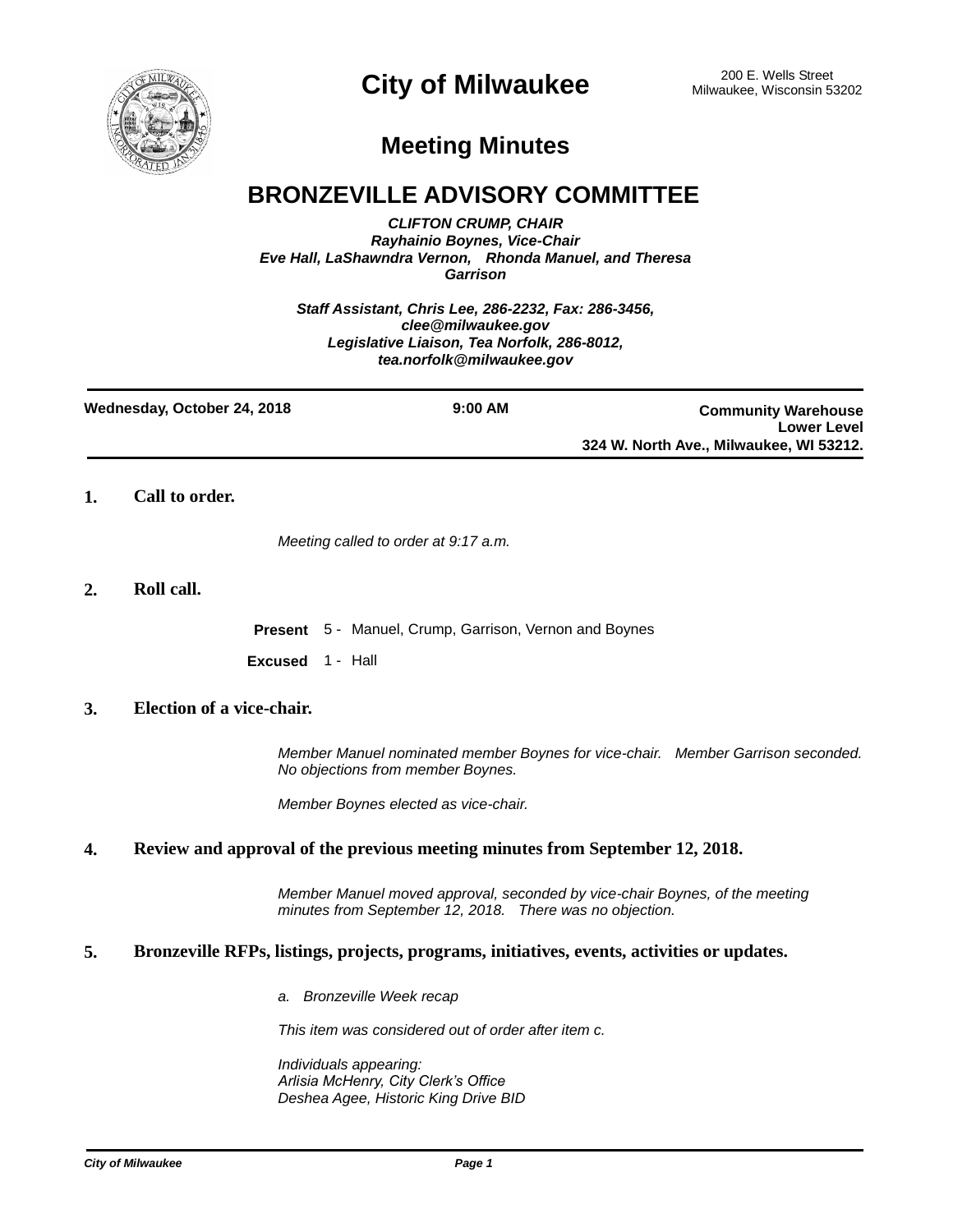*Ms. McHenry and Mr. Agee gave a recap and a PowerPoint presentation.*

*Bronzeville Week has been an initiative aimed at bringing activity and progress to the Bronzeville area. This year there were 8 days of activities from Sat., August 4th to Sat., August 11th. The festival occurred on Sun., Aug. 5th, a day with not much activity and competition from other events. The festival was the most attended so far, was more family oriented, and had a youth stage, main stage, and 80 to 90 vendors. Goals for the*  festival next year is to have a separate youth and kids section and have the bulk of the *vendors returning. There was also church service outdoors on Sunday. Live on King Drive was a different activity done for this year that brought businesses out of their buildings.* 

*Other activities included Move the Crowd, Bronzeville Business Breakfast, trolley rides, Vel Phillips street dedication, Tickle Me Tuesday Comedy Show, Cool-Aid and Canvases, and the HaRUNbee 5k Walk and Run. A new successful attraction this year was having big 8 feet by 4 feet block letters spelling "BRONZEVILLE" that were painted by children and artists. The blocks were provided by the City's Dept. of Public Works. There will be new block letters for next year with a different artist designing them. There was a business breakfast at Skybox Sports Bar and Grill that highlighted and allowed local businesses to share their experiences, including the pop-up site entrepreneur , the museum, Lynda Jackson-Conyers of Milwaukee Times, and Genyne Edwards. Move the Crowd occurred at 4 different locations starting at Lux and ending outdoors with a main stage at the 2700 block of King Drive. Move the Crowd was community rooted, was a great feel, and has the potential to grow. The last event was the Bronzeville Art Walk that had 20 artists featured and hosted inside of local businesses. Six awards (cash prizes) were awarded out to artists. There was a combined gallery space with different artists.* 

*A goal is for the advisory committee to have a stronger influence in the event going forward. More volunteers are welcomed for next year's event. The event costed between \$50,000 to \$60,000. Sponsors were important to the event's success and included VISIT Milwaukee, JCP Construction, Milwaukee Bucks, Westcare Wisconsin, Historic King Drive BID, Pete's Fruit Market, and P3 Development.*

*More details regarding the PowerPoint presentation can be found within Common Council file number 171526.*

*Member Garrison added that King Solomon Missionary Baptist Church did service outdoors and addressed taking action against negative situations.*

*Member Manuel left the committee at 10:30 a.m.*

*The meeting ended at 10:30 a.m. due to no quorum.*

*b. Historic King Drive BID Main Street Program update*

*This item was not considered.*

*c. Transit Oriented Development (TOD) study update*

*This item was considered out of order before item a.* 

*Individuals appearing;*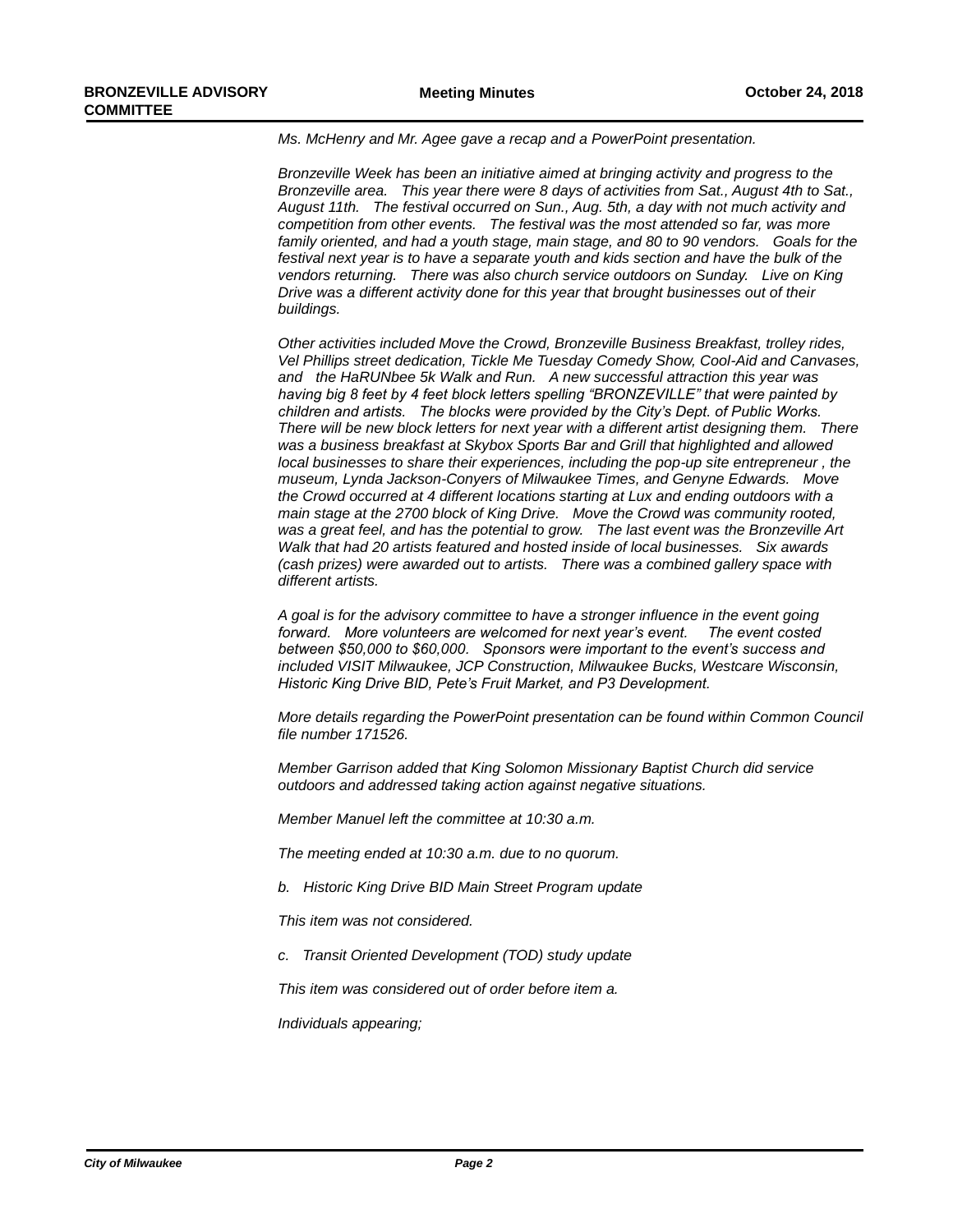*Monica Wauck-Smith, Dept. of City Development Samuel Leichtling, Dept. of City Development Deshea Agee, Historic King Drive BID*

*Ms. Wauck-Smith and Mr. Leichtling gave an update and PowerPoint presentation.* 

*The TOD recommendations will soon go before the Common Council for approval. The TOD study plan was completed and involved equitable themes that included a public art component. A goal is to extend the streetcar into the neighborhoods, including Walker's Point and Bronzeville. The TOD route is through downtown. There was much community outreach including 10 community workshops and 2 artist workshops. Public engagement feedback included the desire for housing, business, retail, history and character, growth, programming along streetcar route, events, community collaborations, temporary uses or pop-ups, murals, public spaces, artist community organizations, and artist community facilities. There is development and improvement potential for the vacant lots on North Ave., the DNR site, the Coakley Bros. site, and along King Dr. There is also potential for TOD zoning tweaks to allow for more building height and design element regulations. Recommendations include more housing and ground level retail on North Ave. and King Dr. The key is to bring people into the areas.*

*The anti-displacement plan is included as part of the TOD plan and will also go to the Common Council for approval to become part of the comprehensive and land use plans. A continuing challenge to address is the issue of rising property taxes. Due to State restrictions in what the City can do, such as the inability to freeze property taxes, there is no solution currently to address rising property taxes; however, the City is seeking more input on this front. There are STRONG Homes and code compliance loan programs for repairs. There is now a market study, public art, and a land use plan for Bronzeville.*  LISC Milwaukee has been a partner. The Historic King Drive BID helped bring in *resources to do the studies. The hope is that the new plans are reflective of the advisory committee.*

*More details regarding the PowerPoint presentation can be found within Common Council file number 171526.*

*Members questioned consideration of barriers to tenancy and employment due to criminal or challenged backgrounds, home repair program eligibility for senior citizens, elimination of parking due to rezoning, capping rents for City-owned properties, and the Bronzeville redevelopment plan.*

*Ms. Wauck-Smith and Mr. Leichtling replied.*

*Although important, the study did not examine specifically workforce development. The study focused more on the developer side. The City needs to look at positively changing tenant and landlord policies. The State had weakened tenant rights and needs to change them. Others are working to address the issue, such as Community Advocates. Those with low income would qualify for the City's code compliance program and STRONG Homes loan programs to do repairs. The loan program allows for deferred payments instead of monthly payments at no interest. There are some forgivable portions. There is no desire to reduce the parking zoning requirement. The bump out renderings is an example rendering only. There are shared parking opportunities and recommendations within sites, such as at the Coakley Bros. site. The City did do a pilot program to cap rents for City-owned properties, but the program*